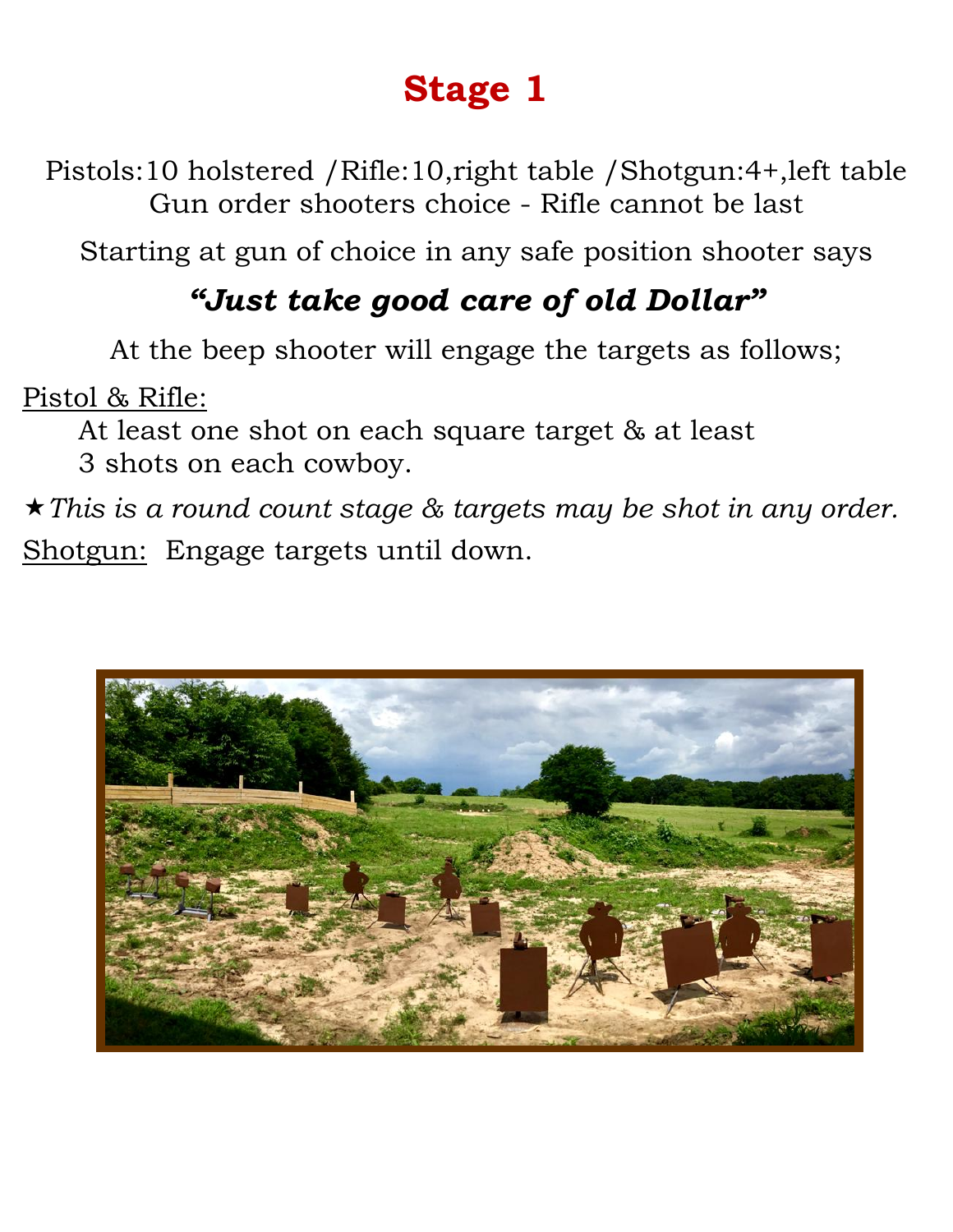Pistols:10,Holstered/Rifle:10, left window/Shotgun:4+,right window Gun order shooters choice - Rifle cannot be last

Starting at gun of choice in any safe position shooter says

#### *"I won't be wronged..."*

At the beep shooter will engage the targets as follows;

Pistol & Rifle: 2 - 1 - 2 Sweep starting on either end  $\star$  Sweeps may be shot dirty

Shotgun: Engage targets until down.

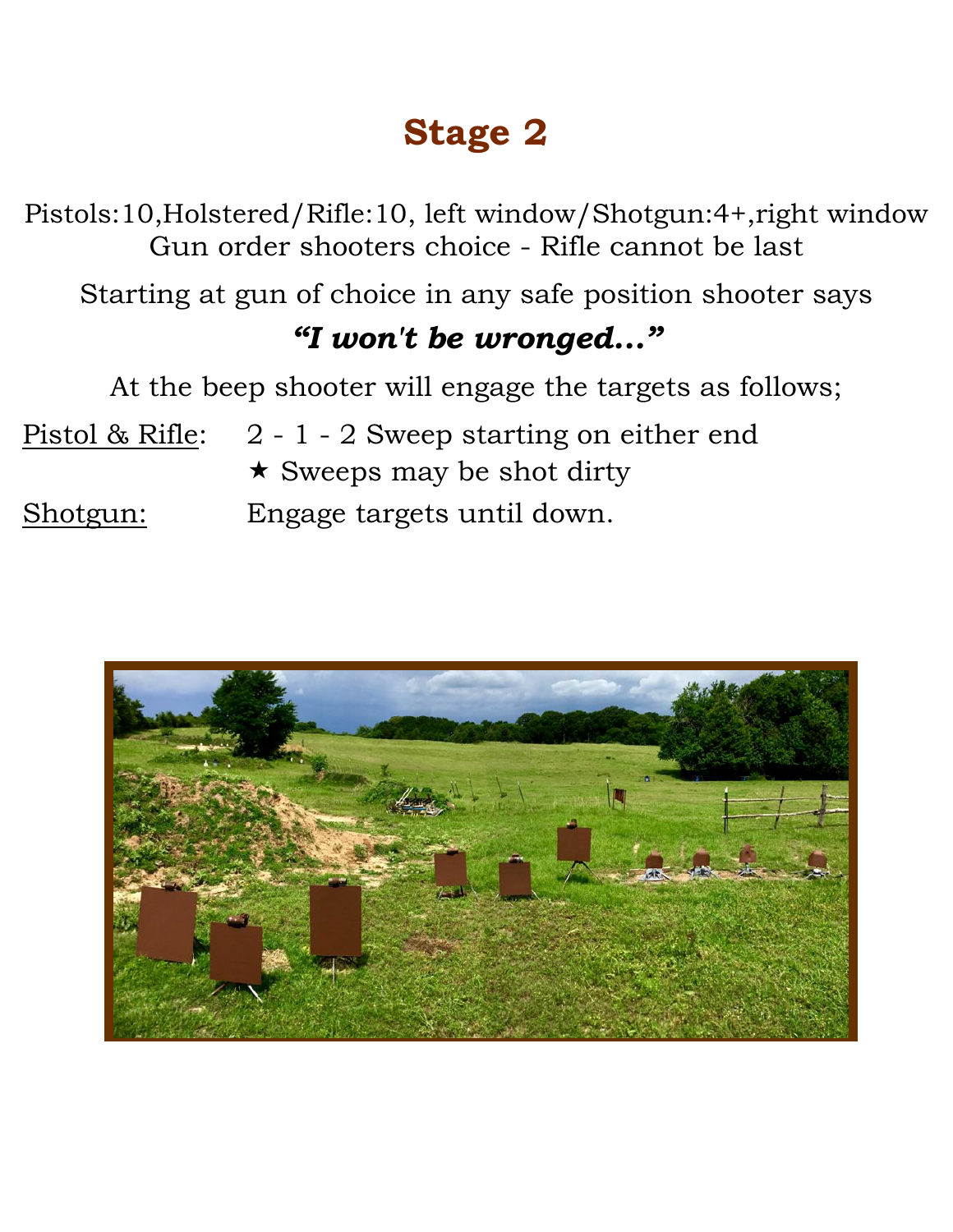Pistols:10, holstered/Rifle:10, on table/Shotgun: 2+, on table Gun order shooters choice - Rifle cannot be last

Starting at gun of choice in any safe position shooter says

#### *"I won't be insulted..."*

At the beep shooter will engage the targets as follows;

Pistol & Rifle: 1 - 4 - 4 -1 Sweep starting on either end Shotgun: Engage targets until down.

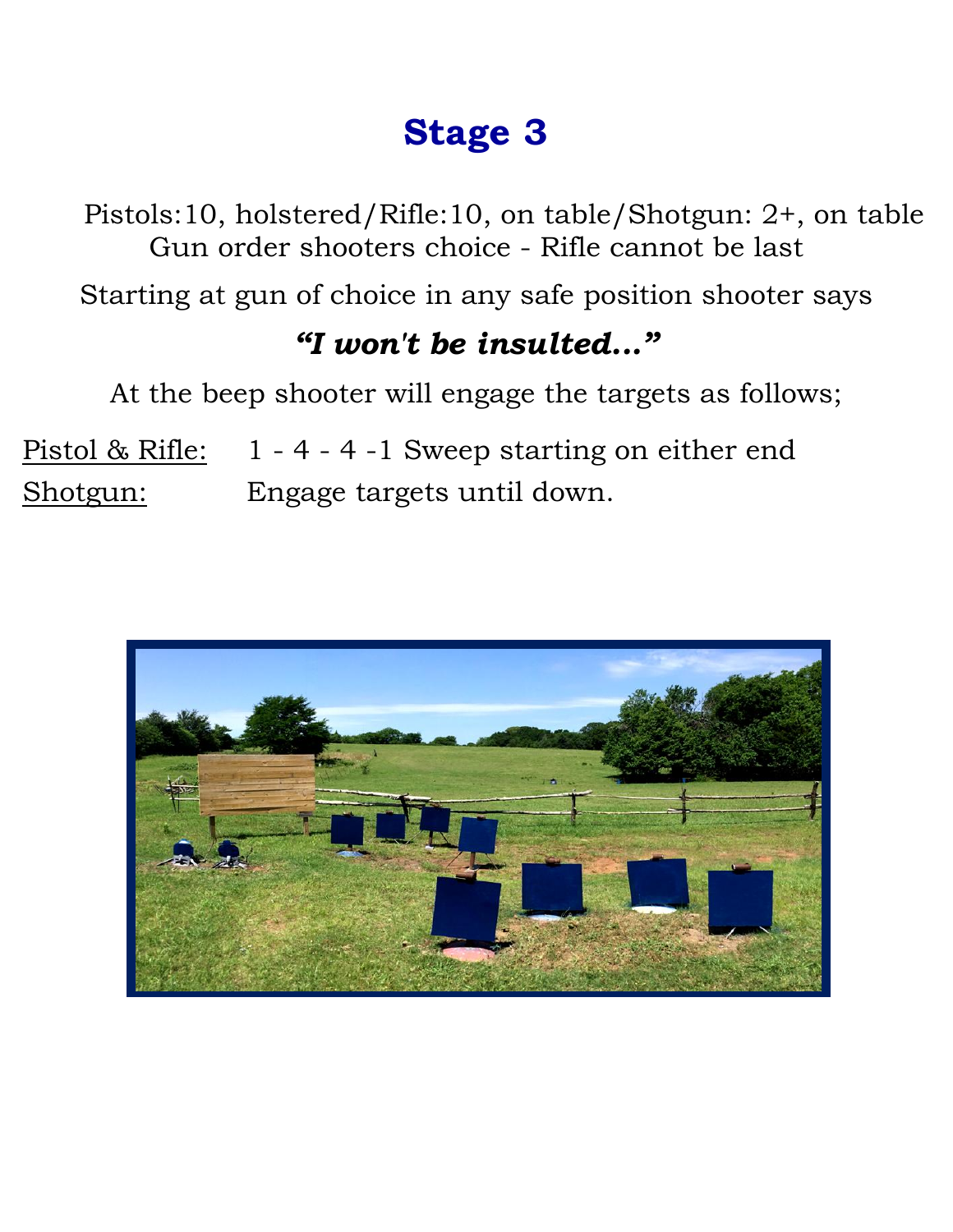Pistols:10, holstered/Rifle:10, left table/Shotgun: 4+, right table Gun order shooters choice - Rifle cannot be last

Starting at gun of choice in any safe position shooter says

### *"And I won't be laid a hand on!"*

At the beep shooter will engage the targets as follows;

Pistol & Rifle:

Triple Tap Center Target *then* circle outside targets with one shot on each *then* triple tap center target.

Shotgun: Engage targets until down.

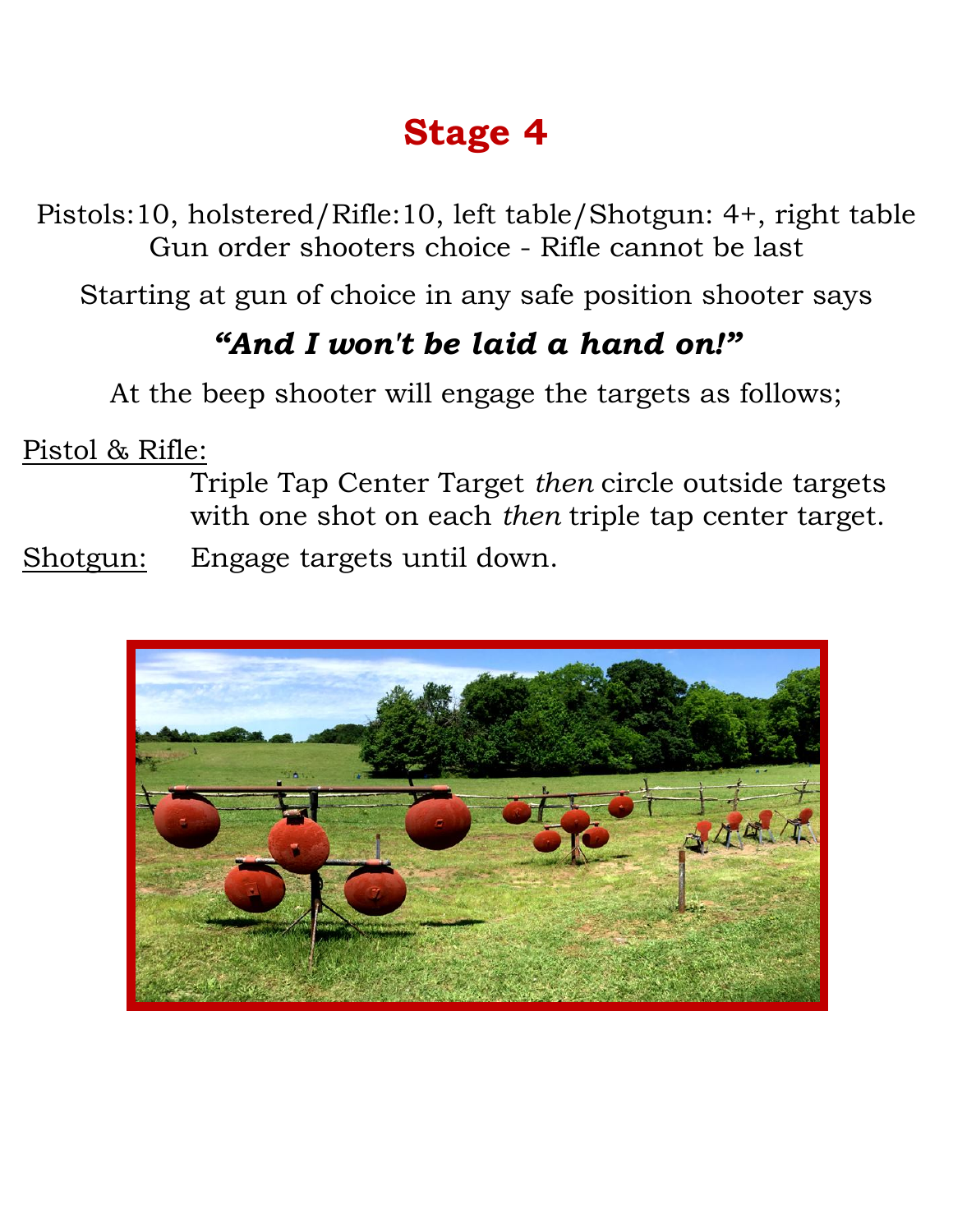Pistols:10, holstered/Rifle:10, left table/Shotgun:4+, right table Gun order shooters choice - Rifle cannot be last

Starting at gun of choice in any safe position shooter says

#### *"Just the wallet!"*

At the beep shooter will engage the targets as follows;

- Pistol & Rifle: Triple Tap circle target *then* one shot on each Buffalo & Repeat.
- Shotgun: Engage targets until down.

![](_page_4_Picture_7.jpeg)